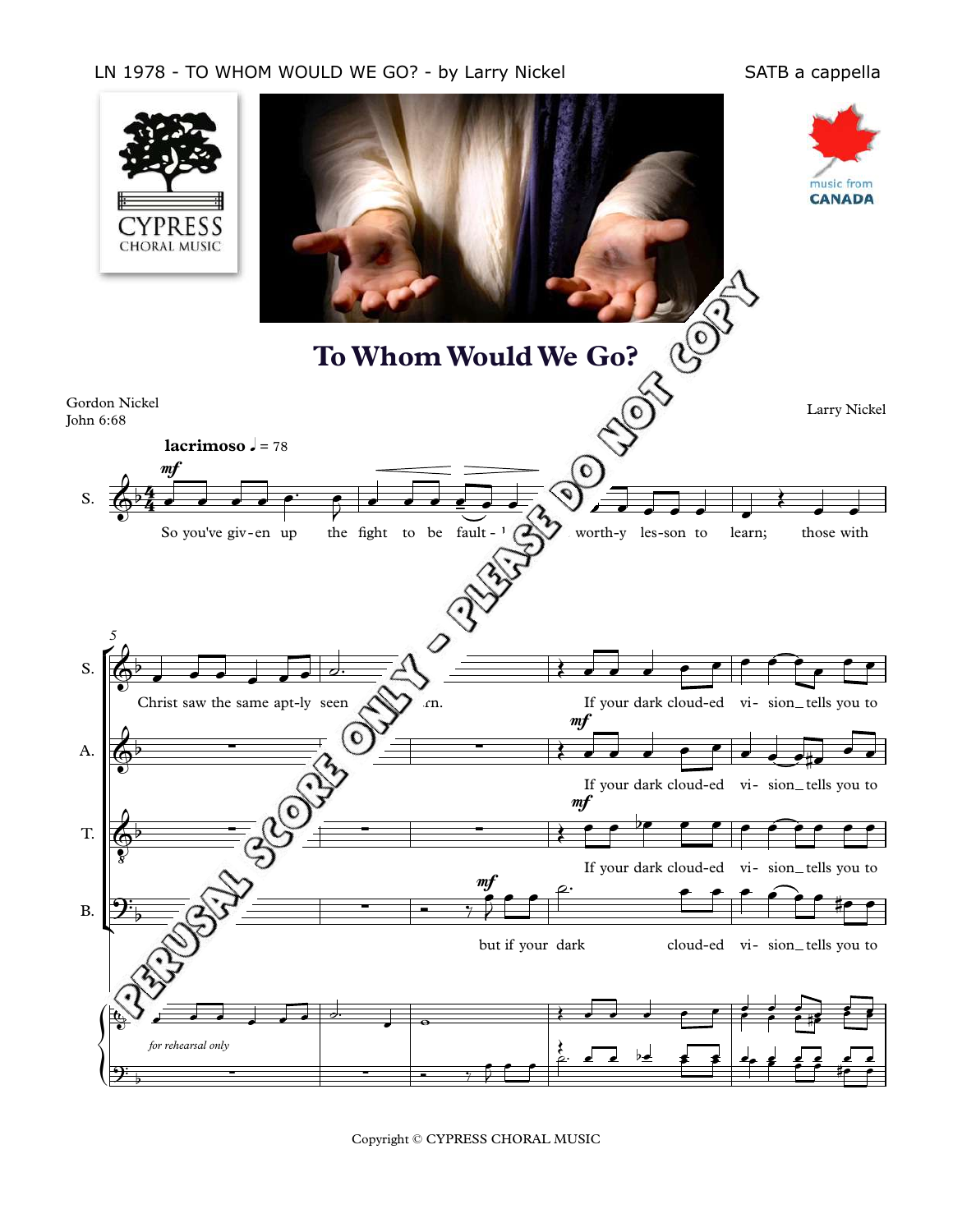

 $\overline{2}$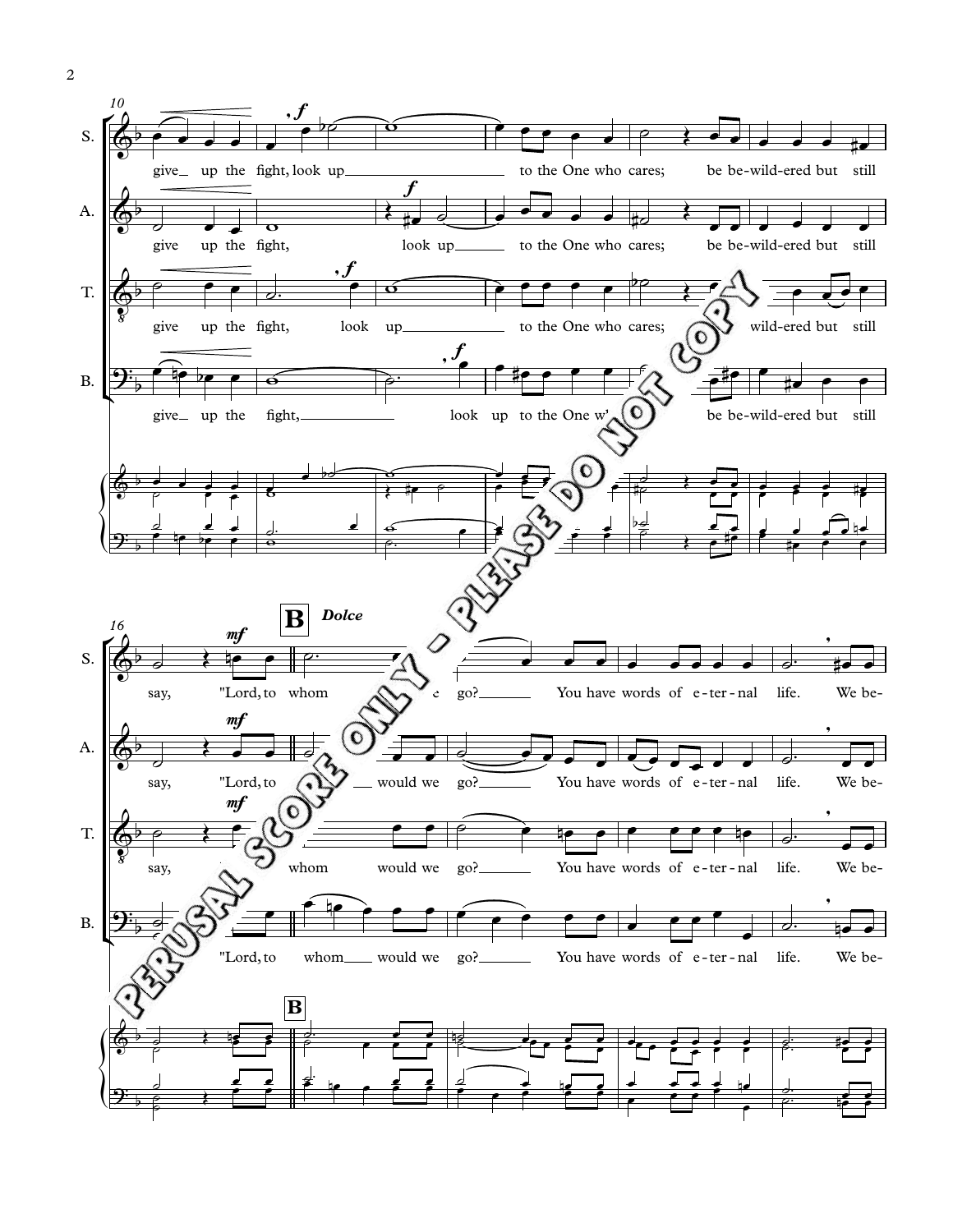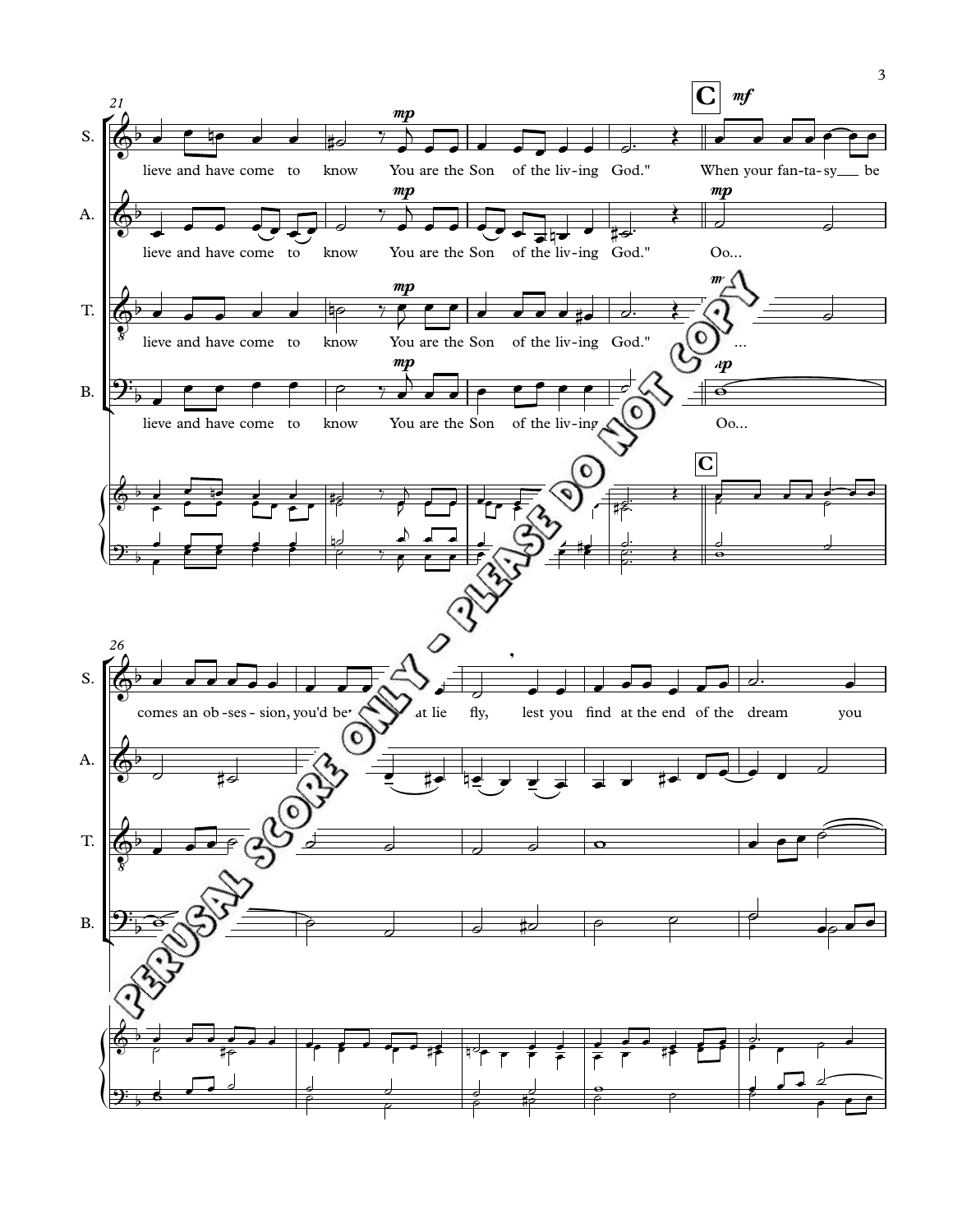

 $\overline{4}$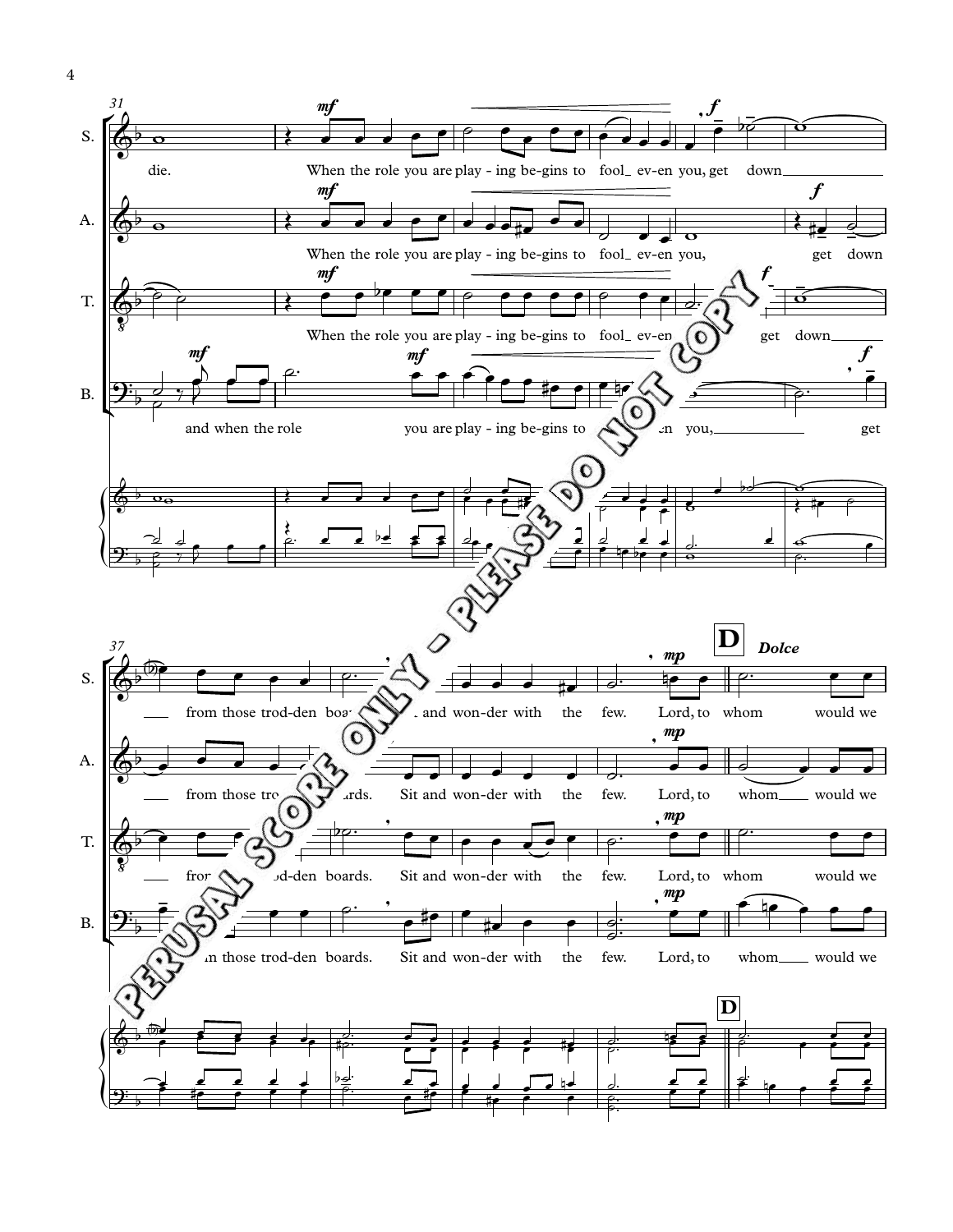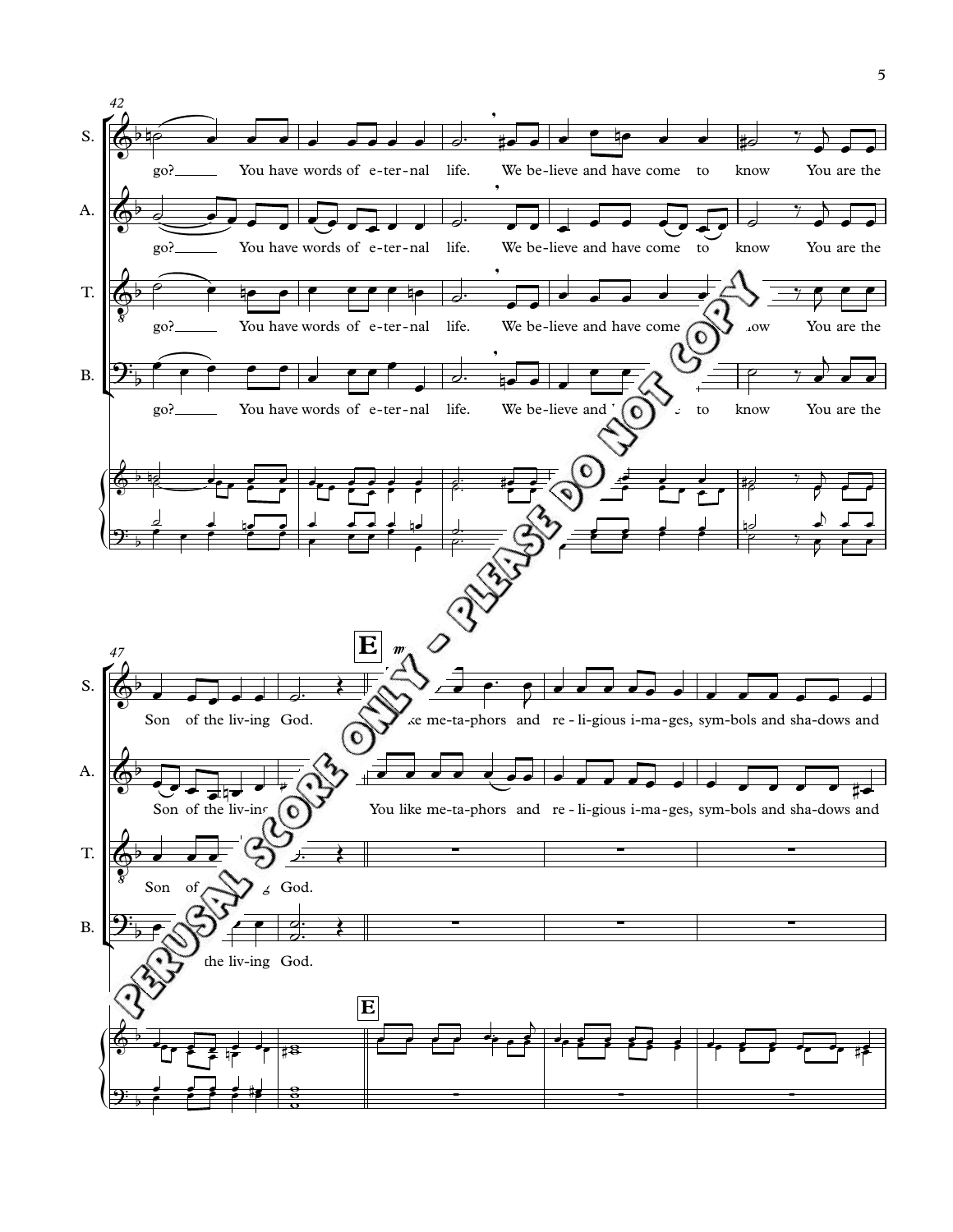

 $\boldsymbol{6}$